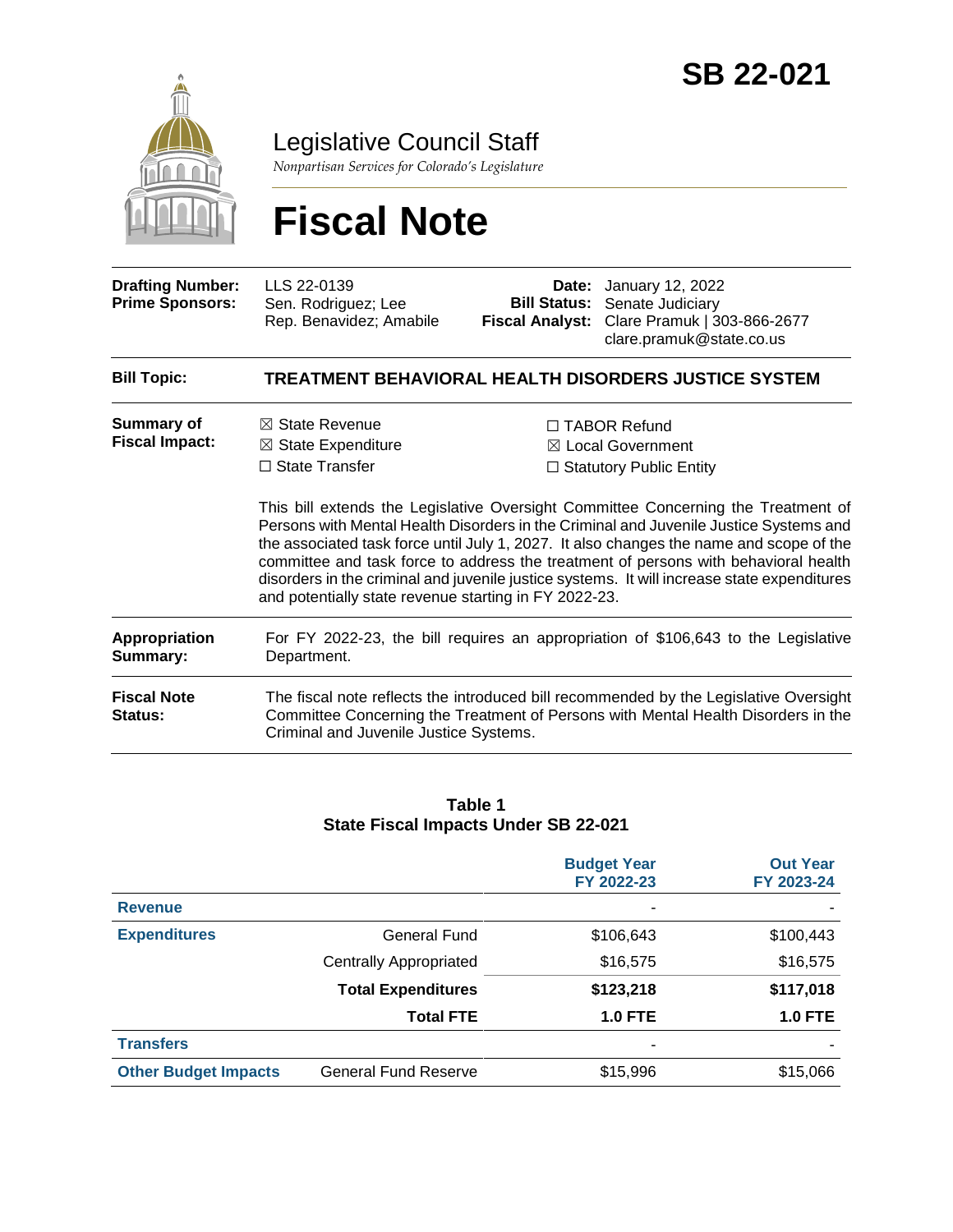Page 2

## **Summary of Legislation**

Under current law, the Legislative Oversight Committee Concerning the Treatment of Persons with Mental Health Disorders in the Criminal and Juvenile Justice Systems and its associated task force repeal July 1, 2023. This bill:

- renames the oversight committee as the Legislative Oversight Committee Concerning the Treatment of Persons with Behavioral Health Disorders in the Criminal and Juvenile Justice Systems; extends the committee and task force until July 1, 2027;
- changes the scope of the committee and task force to address the treatment of persons with behavioral health disorders in the criminal and juvenile justice systems; and
- reduces the size of the task force from 32 to 29.

Legislative Council Staff and the Office of Legislative Legal Services are required to supply staff assistance to the oversight committee within existing appropriations. The Legislative Council Staff is also required to provide staff assistance to the task force within existing appropriations. If existing appropriations are not adequate to supply staff assistance, the Director of Legislative Council is required to request additional funding through the annual budget process.

**Oversight committee.** The oversight committee is required to meet at least three times per year and provide oversight to the task force. Each oversight committee member is required to attend or call into at least one regular task force meeting. The oversight committee is required to submit an annual report to the General Assembly by January 15 of each year, including recommended legislation resulting from the work of the task force. Oversight committee members may receive per diem and reimbursement for expenses. The oversight committee may request legislative changes that are treated as interim committee bills.

**Task force.** The task force is required to meet at least six times per year and provide annual recommendations on policy and legislation to the oversight committee by August 1 each year. Sixteen members of the task force from local agencies and the public may receive reimbursement for expenses by the Legislative Council. Any state department or agency that is represented on the task force may receive and expend gifts, grants, and donations, for deposit into the newly created Treatment of Persons with Behavioral Health Disorders in the Criminal and Juvenile Justice Systems Fund (cash fund). Among its new duties, the task force must provide evidence-based feedback, or indicate a lack of evidence, on the potential benefits or consequences of a legislative or other policy proposal, within two weeks of the request.

#### **State Revenue**

The bill potentially increases state cash fund revenue from gifts, grants, and donations. No source of gifts, grants, or donations has been identified at this time. These funds are not subject to TABOR.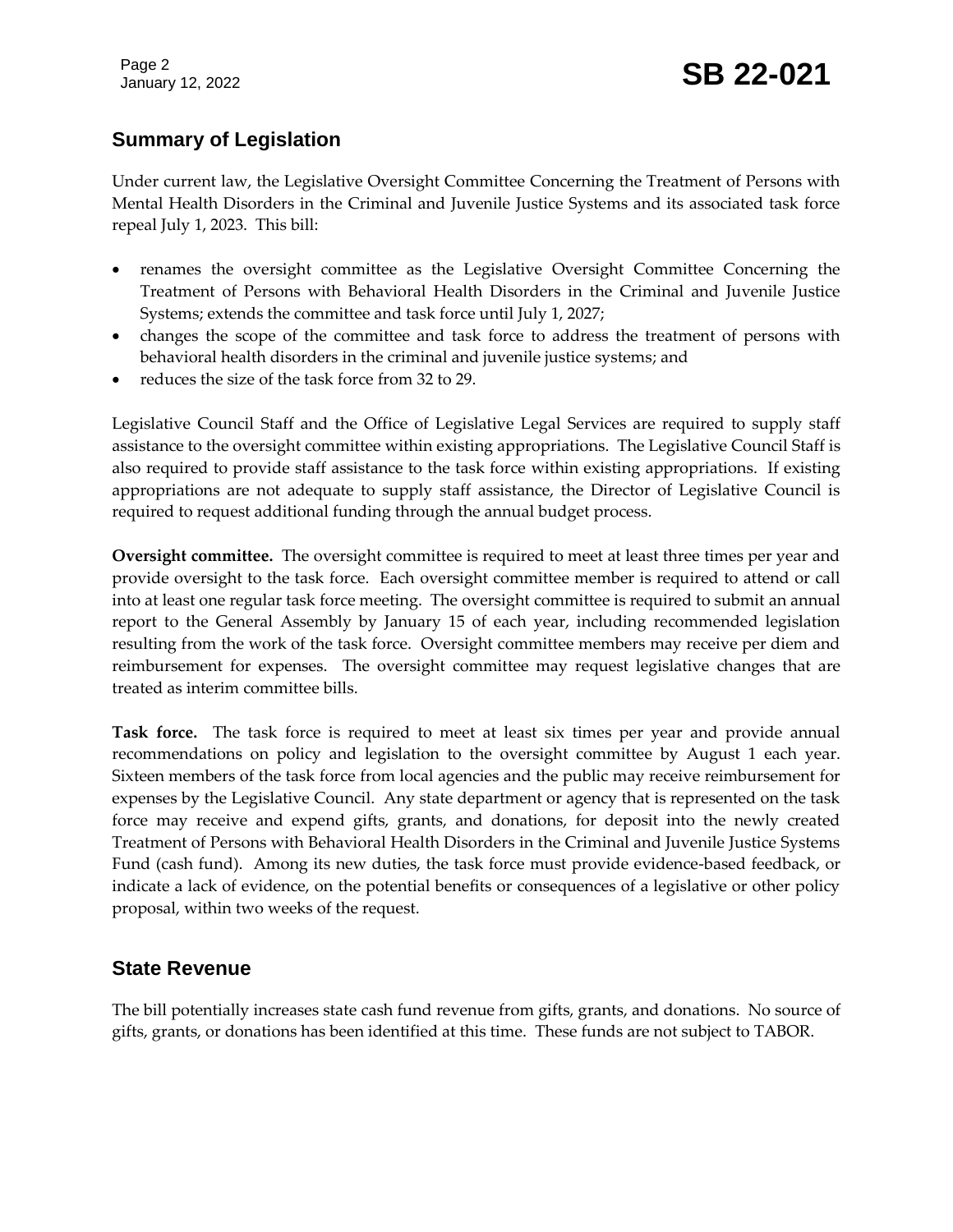# **State Expenditures**

The bill increases General Fund expenditures by \$123,218 in FY 2022-23 and \$117,018 in FY 2023-24 for the Legislative Department. The bill requires the Office of Legislative Council Staff and the Office of Legislative Legal Services to provide staff within existing appropriations; however, there are no existing appropriations available to implement the bill. New costs are shown in Table 2 and explained below.

| Table 2                             |  |  |  |  |  |  |
|-------------------------------------|--|--|--|--|--|--|
| <b>Expenditures Under SB 22-021</b> |  |  |  |  |  |  |

| <b>Cost Components</b>                    |                  | FY 2022-23     | FY 2023-24     |
|-------------------------------------------|------------------|----------------|----------------|
| <b>Legislative Department</b>             |                  |                |                |
| <b>Personal Services</b>                  |                  | \$71,040       | \$71,040       |
| <b>Operating Expenses</b>                 |                  | \$1,350        | \$1,350        |
| <b>Capital Outlay Costs</b>               |                  | \$6,200        |                |
| Member Travel and Per Diem                |                  | \$4,245        | \$4,245        |
| <b>Task Force Member Reimbursement</b>    |                  | \$23,808       | \$23,808       |
| Centrally Appropriated Costs <sup>1</sup> |                  | \$16,575       | \$16,575       |
|                                           | <b>Total</b>     | \$123,218      | \$117,018      |
|                                           | <b>Total FTE</b> | <b>1.0 FTE</b> | <b>1.0 FTE</b> |

<sup>1</sup>*Centrally appropriated costs are not included in the bill's appropriation.*

**Legislative Department.** The standard costs for Legislative Council Staff and the Office of Legislative Legal Services to staff an interim committee includes 0.3 FTE of a researcher, 0.1 FTE of an attorney, and 0.1 FTE of a legislative editor. In addition, providing staff support to the task force is expected to require 0.5 FTE of a researcher to staff monthly meetings, conduct research, and prepare reports, at a cost of approximately \$41,000 per year. Standard operating expenses and capital outlay costs are included. Because staff are part-time, the General Fund pay date shift has not been applied.

 **Member and task force reimbursements.** Reimbursement for oversight committee members assumes three meetings with per diem of \$111.82 and \$124.00 travel for six legislative members. Expense reimbursement for 16 eligible task force members is based on the required twelve meetings per year at \$124.00 per member.

**Other participating agencies.** A number of agencies are required to participate in the task force. These agencies can accomplish this increased workload within existing appropriations.

**Centrally appropriated costs.** Pursuant to a Joint Budget Committee policy, certain costs associated with this bill are addressed through the annual budget process and centrally appropriated in the Long Bill or supplemental appropriations bills, rather than in this bill. These costs, which include employee insurance and supplemental employee retirement payments, are shown in Table 2.